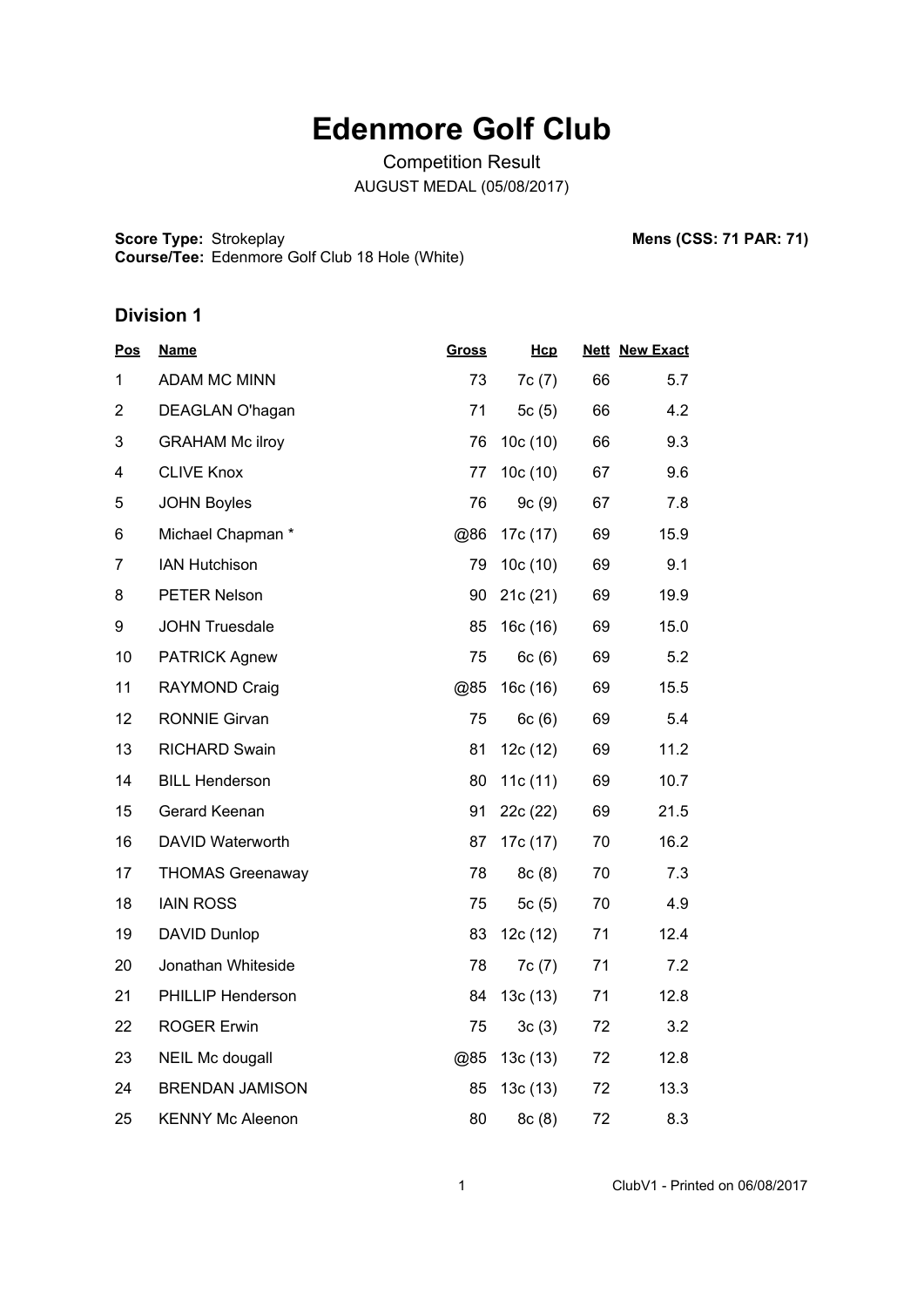| <u>Pos</u> | <b>Name</b>             | <b>Gross</b> | Hcp        |    | <b>Nett New Exact</b> |  |
|------------|-------------------------|--------------|------------|----|-----------------------|--|
| 26         | <b>PAUL Fleming</b>     | @87          | 15c (15)   | 72 | 14.6                  |  |
| 27         | <b>JAMES Scott</b>      | 85           | 13c(13)    | 72 | 13.0                  |  |
| 28         | <b>BRIAN Weir</b>       | @79          | 7c(7)      | 72 | 6.5                   |  |
| 29         | <b>GEOFF Burrowes</b>   | @89          | 17c (17)   | 72 | 16.2                  |  |
| 30         | <b>HUGH Mc kay</b>      | 84           | 11c $(11)$ | 73 | 11.4                  |  |
| 31         | <b>NATHAN Lamont</b>    | @81          | 8c(8)      | 73 | 7.6                   |  |
| 32         | <b>ALAN Patterson</b>   | 86           | 13c(13)    | 73 | 12.7                  |  |
| 33         | <b>JACKIE Gilliland</b> | 89           | 16c (16)   | 73 | 16.1                  |  |
| 34         | <b>MATT Trimble</b>     | 98           | 25c(25)    | 73 | 25.4                  |  |
| 35         | <b>JOHN Stanage</b>     | 98           | 25c(25)    | 73 | 25.0                  |  |
| 36         | <b>STEWART Rodgers</b>  | @88          | 15c (15)   | 73 | 14.5                  |  |
| 37         | <b>GERARD Delargy</b>   | 98           | 24c (24)   | 74 | 23.8                  |  |
| 38         | DAVID Mc ewen           | 91           | 17c (17)   | 74 | 17.2                  |  |
| 39         | <b>MICHAEL Crow</b>     | 93           | 19c (19)   | 74 | 19.3                  |  |
| 40         | <b>SIMON George</b>     | @88          | 14c (14)   | 74 | 13.8                  |  |
| 41         | Jonathan Lendrum        | @98          | 24c (24)   | 74 | 23.7                  |  |
| 42         | Wesley Lindsay          | 77           | 3c(3)      | 74 | AWAY                  |  |
| 43         | <b>STEPHEN Baxter</b>   | 89           | 15c(15)    | 74 | 15.0                  |  |
| 44         | Paul Gardiner           | @94          | 20c(20)    | 74 | 19.5                  |  |
| 45         | <b>Trevor Morris</b>    | 99           | 25c(25)    | 74 | 25.2                  |  |
| 46         | Jason Gribbon           | 97           | 23c(23)    | 74 | 23.2                  |  |
| 47         | <b>BILL Wilkinson</b>   | @92          | 18c (18)   | 74 | 18.2                  |  |
| 48         | <b>GARY Watson</b>      | @83          | 8c(8)      | 75 | 8.0                   |  |
| 49         | <b>HAROLD Spence</b>    | 91           | 16c (16)   | 75 | 16.3                  |  |
| 50         | <b>STEPHEN Cummings</b> | 82           | 7c (7)     | 75 | 6.6                   |  |
| 51         | Dale Mc Intyre          | 79           | 4c(4)      | 75 | 4.4                   |  |
| 52         | MICHAEL Watson          | 80           | 5c(5)      | 75 | 5.3                   |  |
| 53         | <b>PAUL Bradley</b>     | 84           | 9c(9)      | 75 | 8.9                   |  |
| 54         | <b>COLUM Brannigan</b>  | 84           | 9c(9)      | 75 | 9.0                   |  |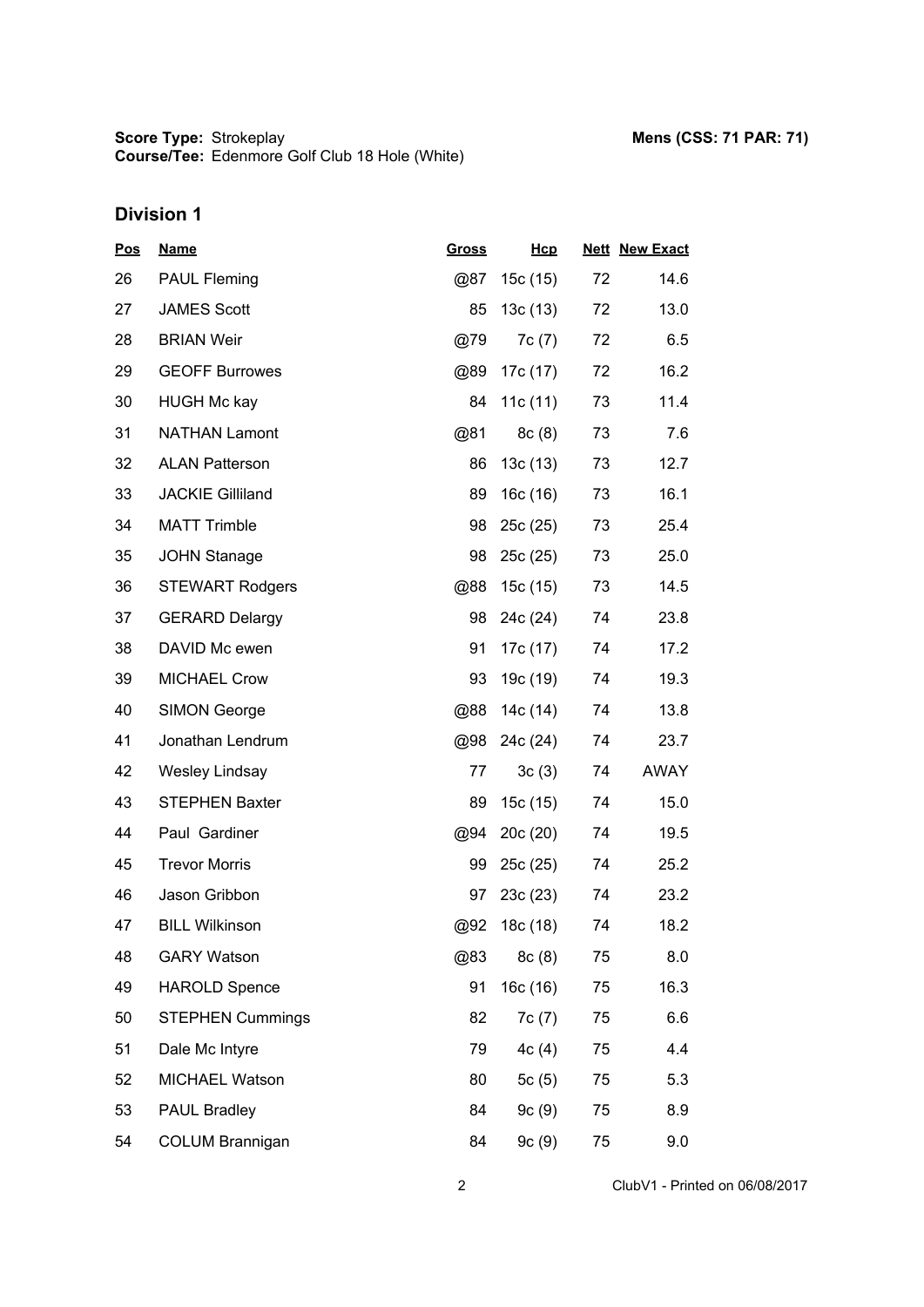| <u>Pos</u> | <b>Name</b>             | <b>Gross</b> | Hcp      |    | <b>Nett New Exact</b> |
|------------|-------------------------|--------------|----------|----|-----------------------|
| 55         | DAVID Allen             | 81           | 6c(6)    | 75 | 6.4                   |
| 56         | George Mc Cartney       | 94           | 19c (19) | 75 | 18.6                  |
| 57         | <b>STEVE Jones</b>      | @96          | 21c(21)  | 75 | 20.7                  |
| 58         | <b>JOHN Childs</b>      | @94          | 18c (18) | 76 | 18.4                  |
| 59         | <b>KEITH Hare</b>       | @98          | 22c (22) | 76 | 22.3                  |
| 60         | <b>DEREK Mc kinley</b>  | @99          | 23c(23)  | 76 | 22.6                  |
| 61         | <b>SEAN Magill</b>      | 93           | 17c (17) | 76 | 17.2                  |
| 62         | <b>Alistair Shiells</b> | 97           | 21c(21)  | 76 | 20.6                  |
| 63         | STEPHEN Mc fall         | 85           | 9c(9)    | 76 | 9.0                   |
| 64         | <b>ROBERT Watson</b>    | 96           | 20c(20)  | 76 | 19.6                  |
| 65         | <b>ALAN Weir</b>        | 89           | 13c(13)  | 76 | 12.8                  |
| 66         | <b>MARK Clendinning</b> | 92           | 16c (16) | 76 | 16.3                  |
| 67         | <b>BASIL Irwin</b>      | @96          | 20c(20)  | 76 | 20.1                  |
| 68         | <b>STEPHEN Hylands</b>  | 84           | 8c(8)    | 76 | 7.6                   |
| 69         | <b>JOHN Graham</b>      | 95           | 19c (19) | 76 | 19.5                  |
| 70         | <b>JOHN Halliday</b>    | @93          | 17c (17) | 76 | 17.3                  |
| 71         | <b>STUART Cameron</b>   | 91           | 14c (14) | 77 | 14.1                  |
| 72         | <b>STEPHEN Robb</b>     | @93          | 16c (16) | 77 | 15.9                  |
| 73         | <b>WILL Bryans</b>      | @93          | 16c (16) | 77 | 15.9                  |
| 74         | Simon Scott             | 101          | 24c (24) | 77 | 24.0                  |
| 75         | James Allen             | 103          | 26c(26)  | 77 | 25.6                  |
| 76         | <b>IAN Megarry</b>      | 90           | 13c(13)  | 77 | 12.8                  |
| 77         | <b>GERWYN Young</b>     | 88           | 11c (11) | 77 | 10.6                  |
| 78         | <b>BRIAN Robinson</b>   | 90           | 13c(13)  | 77 | 12.6                  |
| 79         | <b>CLYDE Anderson</b>   | @90          | 13c(13)  | 77 | 12.6                  |
| 80         | Jackie Hosick           | 92           | 14c (14) | 78 | 13.6                  |
| 81         | <b>FRANK Mc cracken</b> | 93           | 15c (15) | 78 | 14.8                  |
| 82         | <b>JOSH Logan</b>       | 81           | 3c(3)    | 78 | 3.1                   |
| 83         | <b>EDWARD Moulds</b>    | 93           | 15c (15) | 78 | 14.9                  |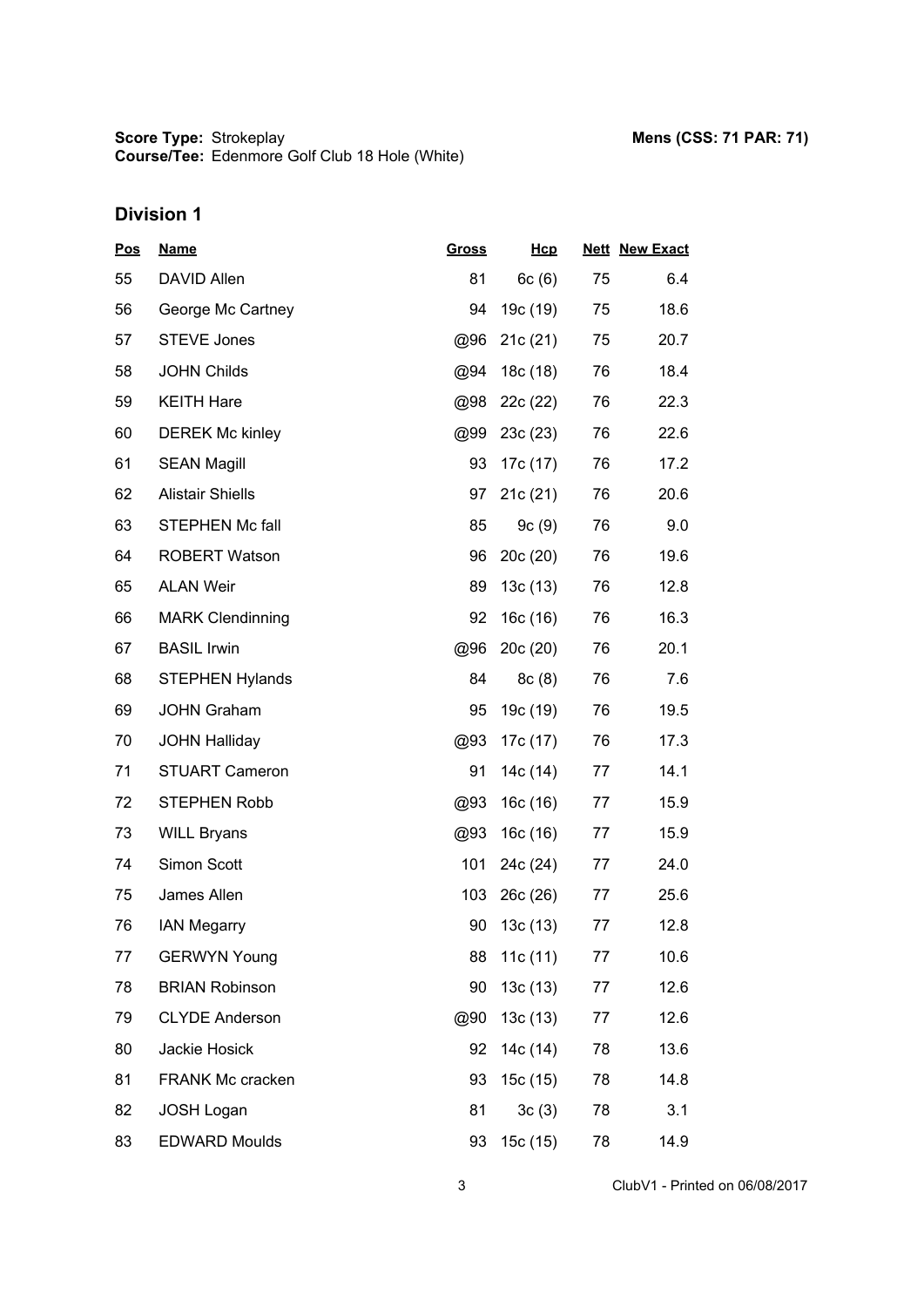| <u>Pos</u> | <b>Name</b>              | <u>Gross</u> | Hcp        |    | <b>Nett New Exact</b> |
|------------|--------------------------|--------------|------------|----|-----------------------|
| 84         | <b>WILLIAM Nesbitt</b>   | @90          | 12c (12)   | 78 | 11.8                  |
| 85         | <b>TOM Chapman</b>       | 95           | 17c (17)   | 78 | 17.2                  |
| 86         | <b>DAMIEN Mullan</b>     | @100         | 22c (22)   | 78 | 21.6                  |
| 87         | <b>TREVOR Mc neill</b>   | 105          | 27c (27)   | 78 | 27.1                  |
| 88         | <b>JAMES Henning</b>     | 101          | 23c(23)    | 78 | 22.9                  |
| 89         | <b>MARTIN Wright</b>     | 93           | 15c(15)    | 78 | 15.1                  |
| 90         | <b>COLIN Whan</b>        | @86          | 7c(7)      | 79 | 6.7                   |
| 91         | <b>Adam Ferris</b>       | 104          | 25(25)     | 79 | 25.1                  |
| 92         | <b>ROGER Wilkinson</b>   | @97          | 18c (18)   | 79 | 18.0                  |
| 93         | Stephen McNeill          | 87           | 8c(8)      | 79 | 8.1                   |
| 94         | Ciaran Connor            | 96           | 17c (17)   | 79 | 16.6                  |
| 95         | <b>KERRY Clendinning</b> | @100         | 21c(21)    | 79 | 21.2                  |
| 96         | SEAN Mc cabe             | @90          | 11c $(11)$ | 79 | 11.5                  |
| 97         | Christopher Loney        | @99          | 20c(20)    | 79 | 19.6                  |
| 98         | <b>RYAN Agnew</b>        | @92          | 13c(13)    | 79 | 13.4                  |
| 99         | <b>PHILLIP Steele</b>    | @101         | 22c (22)   | 79 | 21.7                  |
| 100        | PETER WHITESIDE          | @95          | 15c(15)    | 80 | 14.8                  |
| 101        | <b>CATHAL Austin</b>     | @102         | 22c (22)   | 80 | 21.8                  |
| 102        | <b>WILLIAM WHITE</b>     | @95          | 15c(15)    | 80 | 15.2                  |
| 103        | DOMINIQUE Legrand        | @108         | 28c (28)   | 80 | 28.0                  |
| 104        | <b>WILLIAM Robinson</b>  | @109         | 28c (28)   | 81 | 27.7                  |
| 105        | PAUL HERRON              | @97          | 16c(16)    | 81 | 16.1                  |
| 106        | Rea Coffey               | @92          | 11c(11)    | 81 | 11.5                  |
| 107        | <b>MICHAEL Rooney</b>    | 109          | 28c (28)   | 81 | 28.0                  |
| 108        | Ian Hamilton             | 98           | 17c (17)   | 81 | 16.6                  |
| 109        | <b>STEPHEN Andrews</b>   | @89          | 8c(8)      | 81 | 7.7                   |
| 110        | <b>GLEN Mc millan</b>    | @96          | 15c (15)   | 81 | 15.4                  |
| 111        | Marc Stevenson           | 91           | 9c(9)      | 82 | 8.6                   |
| 112        | DAVID Belshaw            | @98          | 16c (16)   | 82 | 15.7                  |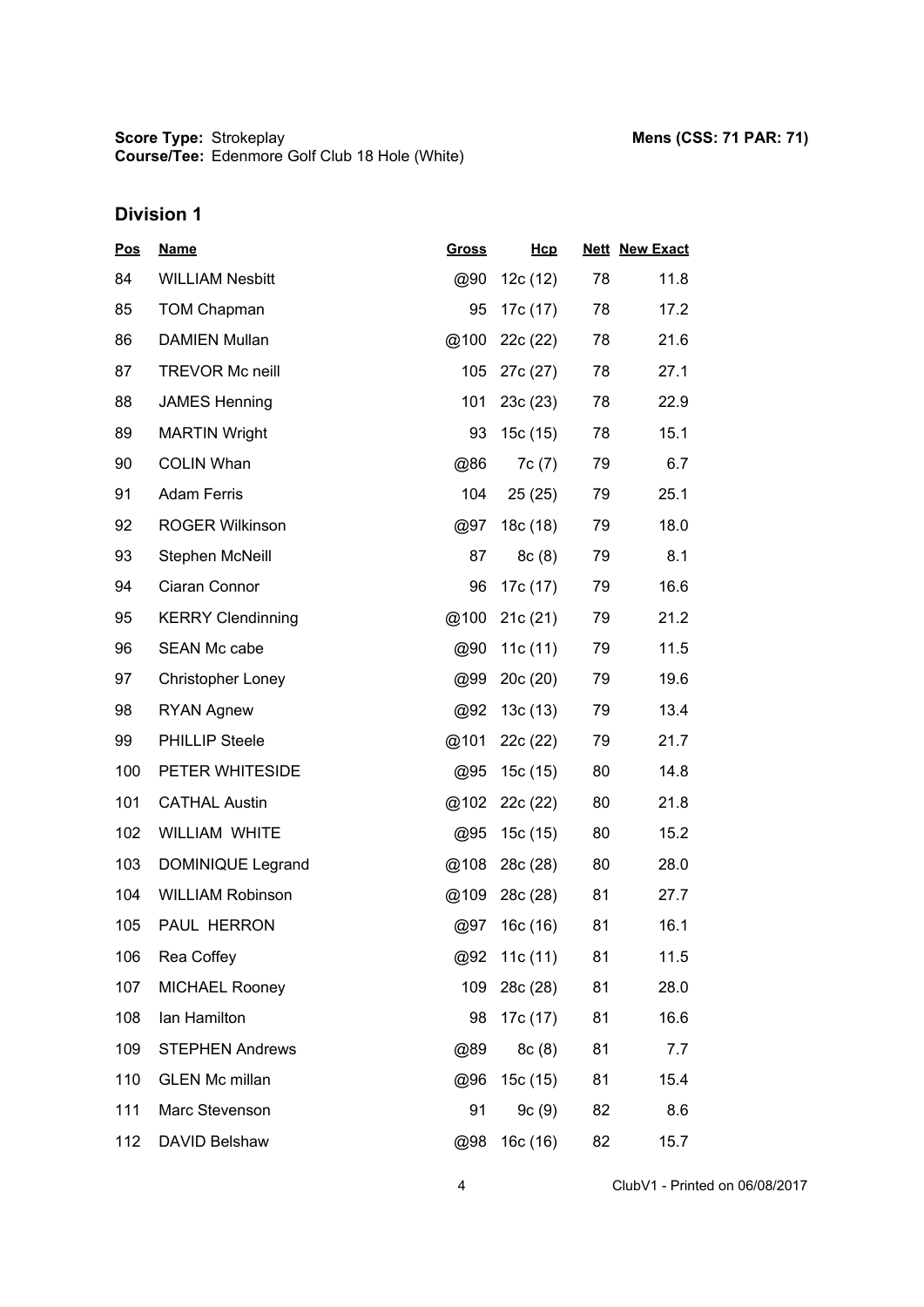| <u>Pos</u> | <b>Name</b>             | <u>Gross</u> | Hcp         |           | <b>Nett New Exact</b> |
|------------|-------------------------|--------------|-------------|-----------|-----------------------|
| 113        | PHILLIP Hughes          | @98          | 16c (16)    | 82        | 15.7                  |
| 114        | <b>PHILLIP Tinsley</b>  | @95          | 13c(13)     | 82        | 13.2                  |
| 115        | <b>JOHN Hart</b>        | @103         | 21c(21)     | 82        | 21.3                  |
| 116        | <b>ALAN Boomer</b>      | @97          | 14c (14)    | 83        | 14.3                  |
| 117        | Roger Moody             | @100         | 17c (17)    | 83        | 17.4                  |
| 118        | <b>KENNY Hylands</b>    | @102         | 18c (18)    | 84        | 18.1                  |
| 119        | <b>MERVYN Nicholson</b> | 106          | 22c (22)    | 84        | 21.9                  |
| 120        | <b>Gary Starrett</b>    | @96          | 12c (12)    | 84        | 11.7                  |
| 121        | <b>ANDREW Bennett</b>   | @102         | 18c (18)    | 84        | 18.5                  |
| 122        | <b>DOMINIC Downey</b>   | @102         | 17c (17)    | 85        | 17.2                  |
| 123        | <b>ANDREW Patterson</b> | @96          | 11c $(11)$  | 85        | 11.3                  |
| 124        | <b>Stuart McNeill</b>   | @98          | 13c(13)     | 85        | 12.8                  |
| 125        | <b>ROBERT Millar</b>    | 114          | 28c (28)    | 86        | 28.0                  |
| 126        | Chris Brown             | @104         | 18c (18)    | 86        | 18.0                  |
| 127        | <b>KEITH Robinson</b>   | @102         | 16c(16)     | 86        | 15.7                  |
| 128        | <b>ALAN Irwin</b>       | @111         | 24c (24)    | 87        | 24.3                  |
| 129        | <b>TONY Connelly</b>    | @116         | 28c (28)    | 88        | 28.0                  |
| 130        | <b>COLIN Mathewson</b>  | @111         | 22c (22)    | 89        | 22.0                  |
| 131        | <b>ALAN Wigton</b>      | @117         | 28c (28)    | 89        | 28.0                  |
| 132        | <b>DAVID Herron</b>     | @155         | 28c (28)    | 127       | 28.0                  |
| 133        | <b>STEPHEN Cocker</b>   | <b>NR</b>    | 15c(15)     | NR.       | 15.1                  |
| 134        | DAVID Mc neill          | NR.          | 13c(13)     | NR.       | 13.3                  |
| 135        | <b>MARK Chapman</b>     |              | NR 25c (25) | NR.       | 25.1                  |
| 136        | <b>ALEX Davis</b>       | NR           | 9c(9)       | NR        | 9.3                   |
| 137        | PAUL Murray             | <b>NR</b>    | 8c(8)       | NR.       | 8.0                   |
| 138        | <b>GRAHAM Cantley</b>   | <b>NR</b>    | 15c(15)     | NR.       | 14.7                  |
| 139        | <b>BRYN Lister</b>      | <b>NR</b>    | 18c (18)    | NR        | 18.2                  |
| 140        | <b>NIALL Moore</b>      | <b>NR</b>    | 10c(10)     | NR.       | 9.8                   |
| 141        | <b>WILLIAM Cosgrove</b> | <b>NR</b>    | 27c (27)    | <b>NR</b> | 26.9                  |